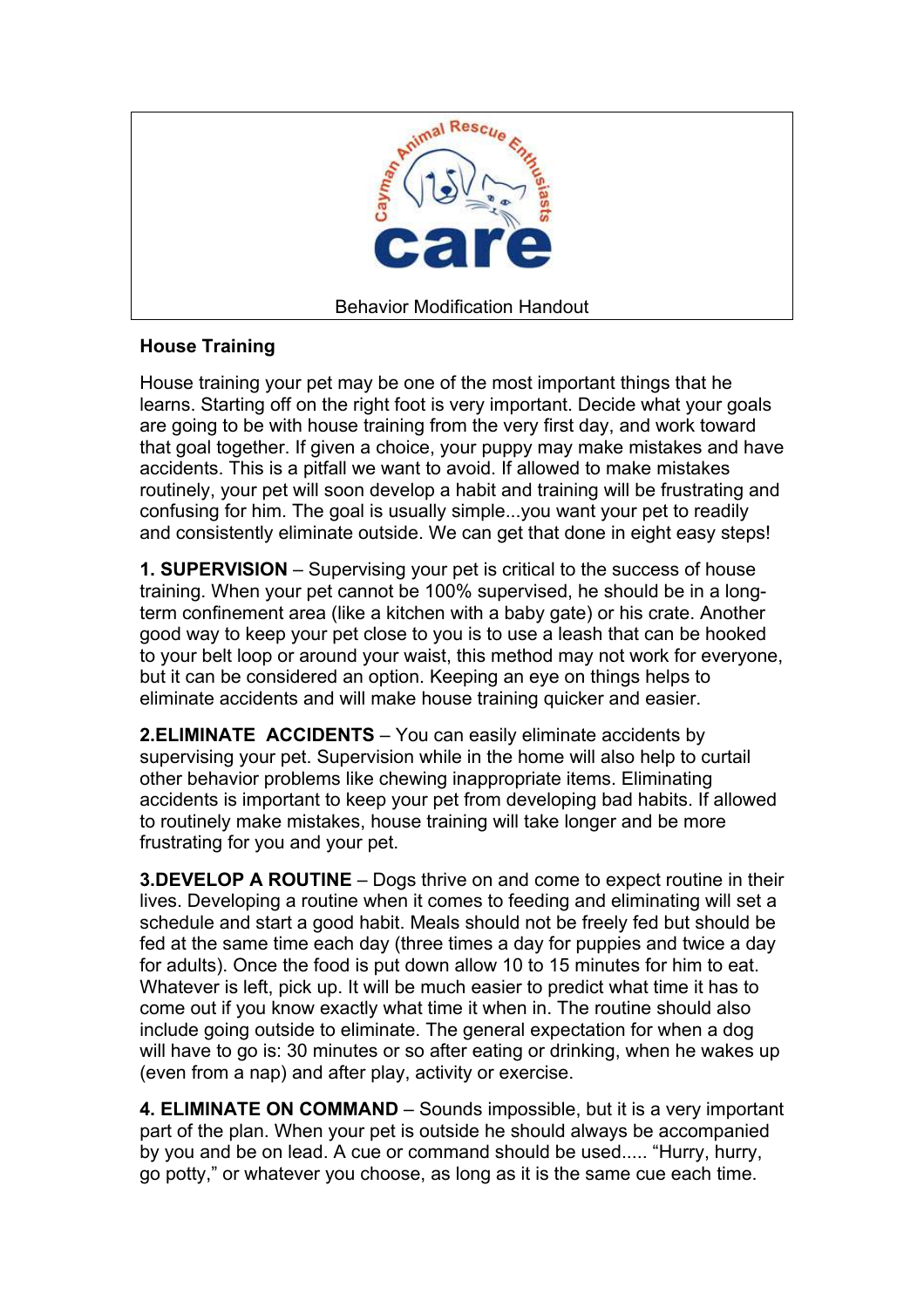Select an area of the yard to be the bathroom and stay in that spot. Walking around and smelling the flowers can be a source of distraction to your pet.

**5. REWARD** – Now comes the reward. When your puppy goes (and he will), verbally praise him and offer a food treat. The food reward should be a highvalue item like a small piece of cheese, hot dog or freeze-dried liver. The treat needs to be delivered immediately after elimination (within 3 seconds) in order to positively reinforce that behavior. Note: be careful that the verbal praise is not too exciting and interrupts elimination.

**6. BE CONSISTENT** – Continue your training daily and do not skip a day because you get busy or it is raining outside. Do not vary the routine or change the command. Changes orlapses in training will be confusing for your pet, and house training will take longer. Stick to the plan. Most puppies will need at least 21 days straight without any accidents to have training solidly in place, and you may want to push that to 30 days just in case you may have missed an unknown accident. Some remedial training may be necessary if the puppy is stressed or the routine changes.

**7.ELIMINATE PUNISHMENT** – It just does not work! Punishing your pet after the fact may even damage your emotional bond, and he may become afraid of you or afraid to eliminate in front of you. If you catch your puppy in the act, interrupt him with a loud HEY and clap your hands. This is not yelling at or verbally reprimanding your pet, but simply interrupting the undesired behavior. Remember to lose the upset attitude about having caught your puppy making a mistake and use an upbeat voice, "You want to go outside?" and immediately take the puppy outside. Praise him and offer a food reward when he eliminates outside.

**8. CLEAN UP** – This step is very important. Odors left on carpet or the floor are like a big red flag saying, "Go here, go here!" Always use an enzyme cleaner to get rid of odors and stains. Most cleaners can be found at a local pet store, your veterinarian or here at the Humane Society's pet boutique.

Now that you have a plan in place, here are some helpful tips and hints that will make training even easier.

•If you do not have a yard and walk your pet to eliminate, remember to still pick a bathroom spot. Dogs like going for walks and if the walk is over as soon as they go to the bathroom then they will likely hold out as long as they can in order to extend the walk, often not eliminating completely, if at all. Use the bathroom spot first and offer a food reward and then your pet gets a double whammy reward by going for a walk.

• Some people try to cut corners by waiting at the back door with a treat for their pet, and once they come inside then they get the treat. From the dog's point of view you have just rewarded him for coming back to the door and coming inside, and not for eliminating outside at all. It is important to be with your pet in the yard and deliver the treat with in 3 seconds of the desired behavior.